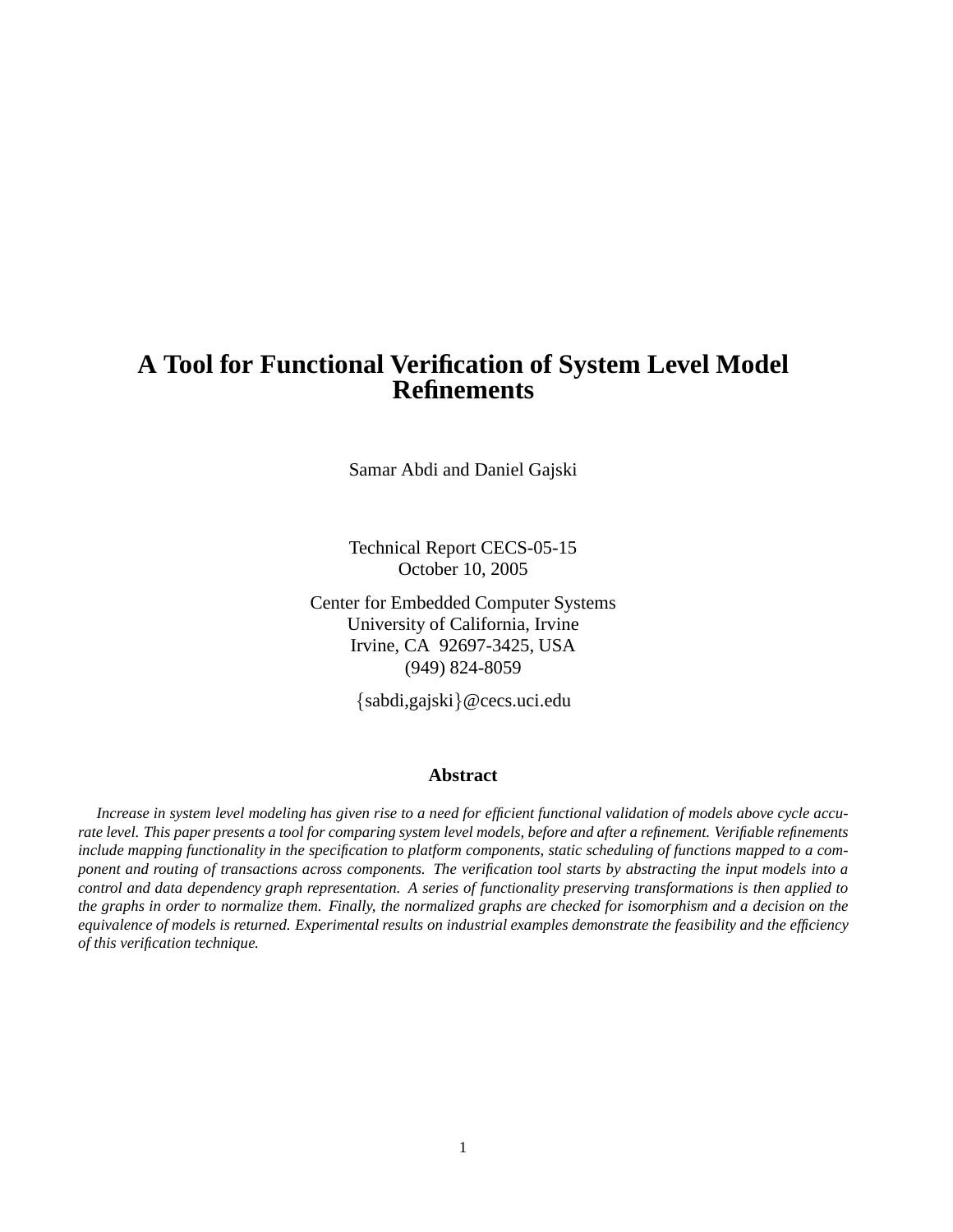|                         | 1. Introduction<br>1            |                                     |                |  |  |  |  |  |  |  |  |
|-------------------------|---------------------------------|-------------------------------------|----------------|--|--|--|--|--|--|--|--|
|                         |                                 | 2. SL Modeling and Refinement       | 1              |  |  |  |  |  |  |  |  |
|                         | 2.1                             |                                     | $\overline{1}$ |  |  |  |  |  |  |  |  |
|                         | 2.2                             |                                     | 2              |  |  |  |  |  |  |  |  |
|                         |                                 | 2.2.1                               | 2              |  |  |  |  |  |  |  |  |
|                         |                                 | 2.2.2                               | $\overline{2}$ |  |  |  |  |  |  |  |  |
|                         | 2.3                             |                                     | $\overline{3}$ |  |  |  |  |  |  |  |  |
|                         |                                 | 2.3.1                               | $\overline{3}$ |  |  |  |  |  |  |  |  |
|                         |                                 | 2.3.2                               | 3              |  |  |  |  |  |  |  |  |
| 3                       |                                 | <b>Refinement Verification</b>      | 3              |  |  |  |  |  |  |  |  |
|                         | 3.1                             |                                     | 3              |  |  |  |  |  |  |  |  |
|                         | 3.2                             |                                     | $\overline{4}$ |  |  |  |  |  |  |  |  |
| $\overline{\mathbf{4}}$ | <b>Model Normalization</b><br>4 |                                     |                |  |  |  |  |  |  |  |  |
|                         | 4.1                             |                                     | $\overline{4}$ |  |  |  |  |  |  |  |  |
|                         | 4.2                             |                                     | $\overline{4}$ |  |  |  |  |  |  |  |  |
|                         |                                 | 4.2.1                               | $\overline{4}$ |  |  |  |  |  |  |  |  |
|                         |                                 | 4.2.2                               | $\overline{4}$ |  |  |  |  |  |  |  |  |
|                         |                                 | 4.2.3                               | 5              |  |  |  |  |  |  |  |  |
|                         |                                 | 4.2.4                               | 5              |  |  |  |  |  |  |  |  |
|                         |                                 | 4.2.5                               | 5              |  |  |  |  |  |  |  |  |
| 5                       |                                 | <b>Experimental Results</b>         | 5              |  |  |  |  |  |  |  |  |
|                         |                                 | <b>6</b> Conclusion and Future Work | 6              |  |  |  |  |  |  |  |  |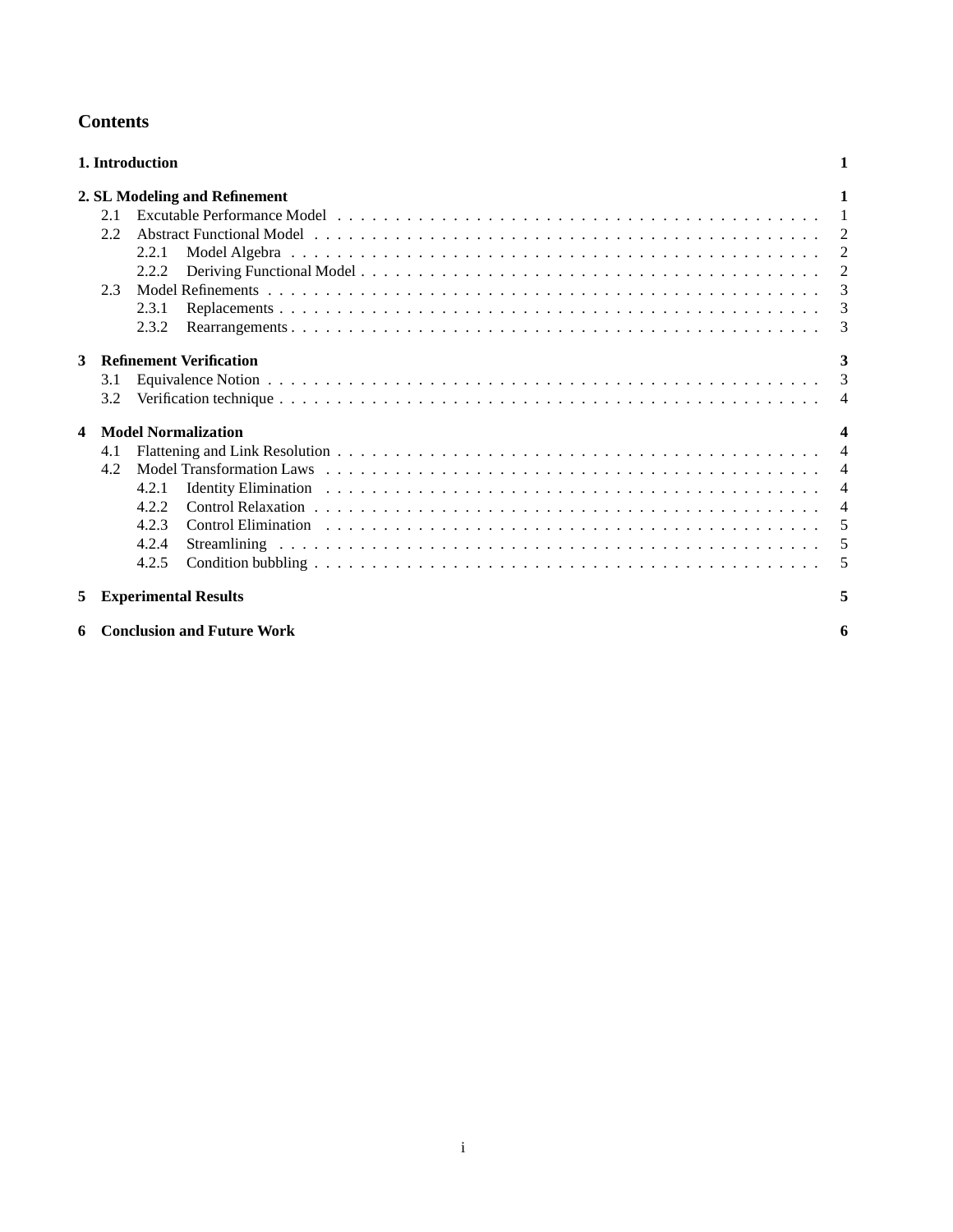# **List of Figures**

| $\overline{1}$ | The platform model and its corresponding functional abstraction $\ldots \ldots \ldots \ldots \ldots \ldots \ldots \ldots$ |  |
|----------------|---------------------------------------------------------------------------------------------------------------------------|--|
| 2              |                                                                                                                           |  |
| 3              |                                                                                                                           |  |
|                |                                                                                                                           |  |
| 5              |                                                                                                                           |  |
|                |                                                                                                                           |  |
|                |                                                                                                                           |  |
|                |                                                                                                                           |  |
| 9              |                                                                                                                           |  |
|                |                                                                                                                           |  |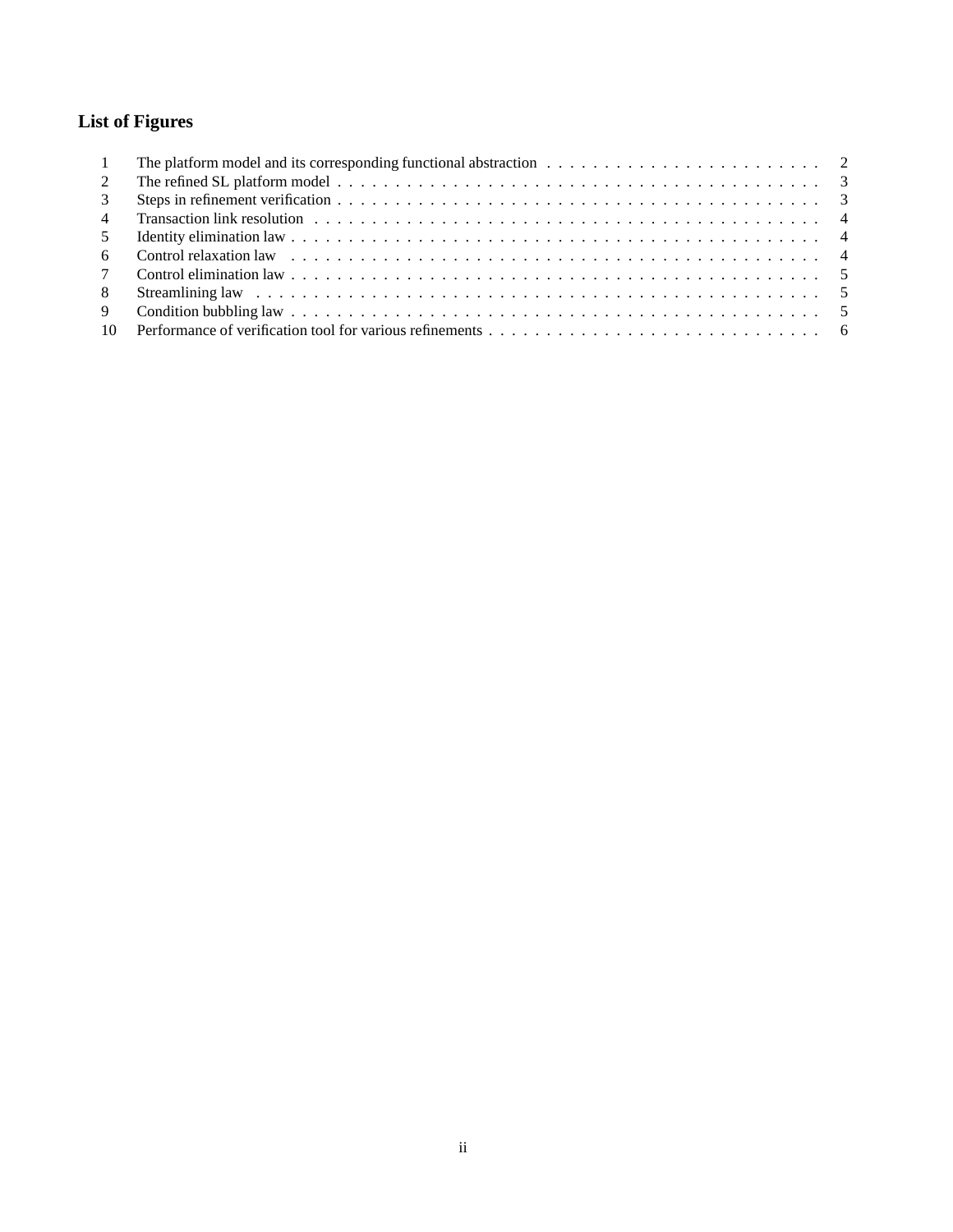## **A Tool for Functional Verification of System Level Model Refinements**

Samar Abdi and Daniel Gajski Center for Embedded Computer Systems University of California, Irvine

#### **Abstract**

*Increase in system level modeling has given rise to a need for efficient functional validation of models above cycle accurate level. This paper presents a tool for comparing system level models, before and after a refinement. Verifiable refinements include mapping functionality in the specification to platform components, static scheduling of functions mapped to a component and routing of transactions across components. The verification tool starts by abstracting the input models into a control and data dependency graph representation. A series of functionality preserving transformations is then applied to the graphs in order to normalize them. Finally, the normalized graphs are checked for isomorphism and a decision on the equivalence of models is returned. Experimental results on industrial examples demonstrate the feasibility and the efficiency of this verification technique.*

## **1. Introduction**

System level (SL) design is being adopted to combat the rising complexity of modern embedded designs. Design methodologies now involve several modeling stages and platform/application updates before a cycle accurate implementation is considered. At each step, the system model is transformed to reflect the design decision made at that step. However, it is imperative that the functionality of the model is preserved as the design progresses through these incremental refinements. In other words, we need to validate if two models, before and after the implementation of a design decision, are functionally equivalent. In this paper, we present a technique and implementation results for functional validation of model refinements resulting from SL design decisions.

A possible SL design methodology is as follows. We start by creating an executable model of the system that includes the application and the mapping of the application onto components of the platform architecture. The model is executed and performance metrics like area, power and speed are gathered. If the implementation is not satisfactory, then the platform, or the mapping of the application on the platform, is modified and a new model is produced and evaluated. This process may be repeated several times before a final implementation is decided, and each intermediate models is functionally verified as it is refined.

There is a huge body of research in functional equivalence verification of high level system modes, mostly from the software community. Symbolic simulation has been used in [6] to verify equivalence of terminating embedded software. In [11], the authors use textual comparisons of models to check consistency. Checking of C models against their verilog implementations has been proposed in [5] using bounded model checking. Correct-by-construction techniques have been implemented for system design, notable in ForSyde [12] tool set. The need for high level modeling of embedded systems has given rise to system level design languages (SLDLs) such as like SystemC 2.0 [2] and SpecC [7]. This has led to research being directed towards modeling and verification at system level in order to verify the correctness of design steps. Traditional software model checking [10] and bounded model checking [4] allow property verification of high level models written in C-like languages. However, to the best of our knowledge, there has been little work in refinement verification of system level models using model transformations.

## **2. SL Modeling and Refinement**

#### **2.1 Excutable Performance Model**

A typical executable performance model is shown in Figure 1(a). The platform consists of a processor (Proc.) connected to Bus1 along with two hardware components (HW1 and HW2). Communication elements such as arbiter and interrupt controller (IC) allow safe and synchronized communication between the processor and the HW components. The architecture in the model is captured using hierarchy (a parallel composition of components) and signals and channels for wires and bus interfaces. The application itself is captured by instantiating behaviors inside the appropriate component behavior. For instance, behaviors  $b_1$  and  $b_2$  of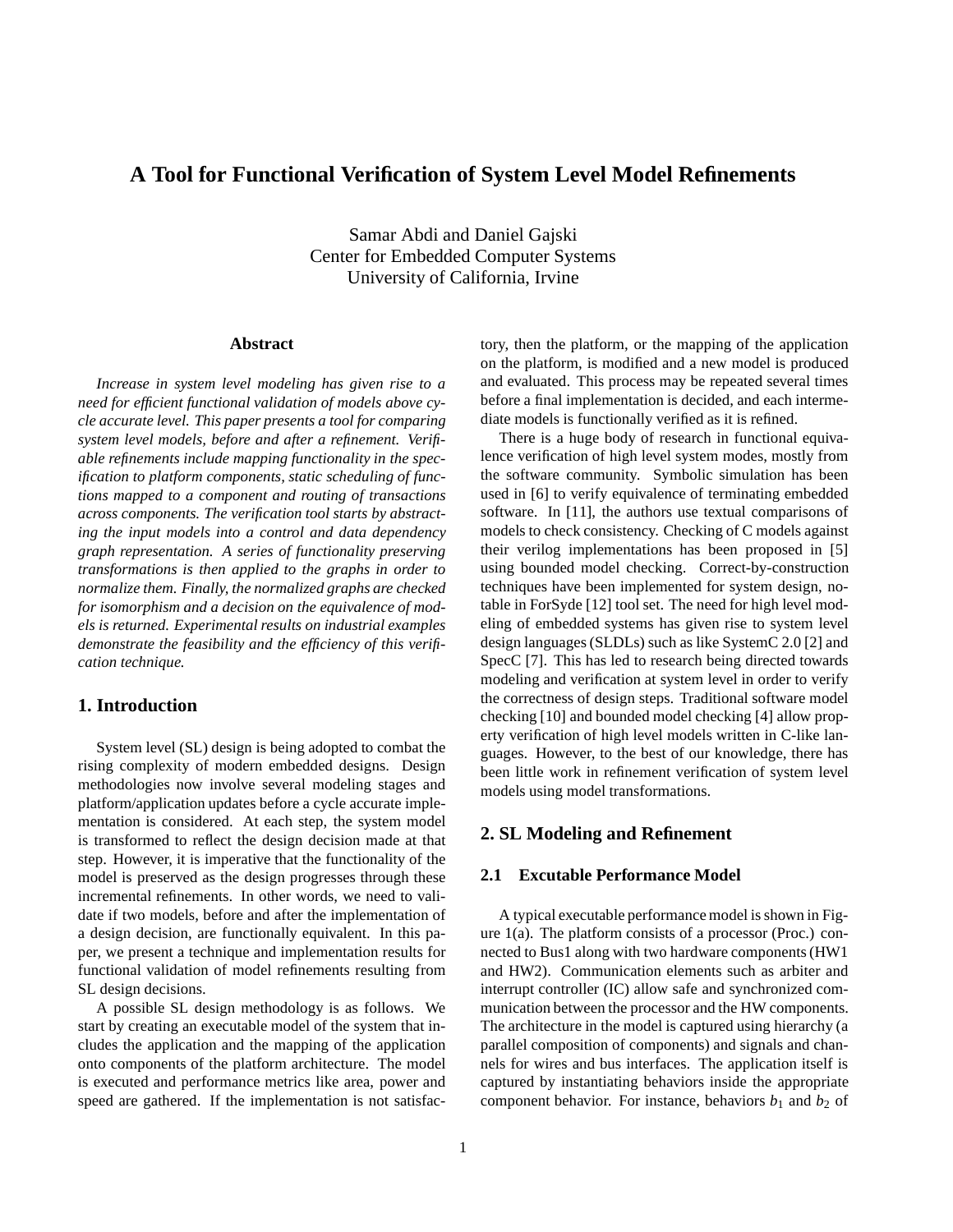

Figure 1. The platform model and its corresponding functional abstraction

the application are mapped to Proc. as seen by the behavioral hierarchy.

## **2.2 Abstract Functional Model**

For functional verification of the system, we are not interested in the implementation details. Therefore, the performance model may be abstracted into a purely functional model. We now look at the syntax, semantics and derivation of the functional model.

#### **2.2.1 Model Algebra**

The performance model of the system is typically written in a system level design language (SLDL) like SystemC [2]. The abstract functional model can be expressed using a much simpler representation we will refer to as Model Algebra (MA)[3]. MA uses simple objects and composition rules to express a system model. The objects are:

*Behavior*, to capture the functionality

*Channel*, to capture the bus structure

*Condition*, to capture control flow

*Port*, for hierarchy

*Variable*, for storage

*Address*, to distinguish bus transaction links

The composition rules of MA allow us to create behavioral hierarchy, control dependencies and data dependencies. Behaviors (represented as round edged boxes) can be either hierarchical, created using composition rules, or *leaf*. All leaf level behaviors are treated as uninterpreted functions. A special type of behavior called the *identity* behavior has the property that its output is the same as its input.

Control dependencies are graphically represented using directed broken edges between behaviors nodes (round edged boxes) and conditions nodes (circles). A control dependency of the form *After b*<sup>1</sup> *executes, if condition q is true, then*  $b_2$  *may execute* can be represented with three nodes for  $b_1$ ,  $b_2$  and  $q$  and two control edges  $(b_1, q)$  and  $(q, b_2)$ . A more complex control dependency of the form *After b*<sup>1</sup> *through b<sup>n</sup> have executed, if condition q is true, then b may execute* can be represented with  $n + 1$  control edges  $(b_1, q)$ ,..., $(b_n, q)$  and  $(q, b)$ .

Communication is possible either through variable (represented as box) read/write or channel (represented as ellipses) transactions. A variable read is represented with a solid edge from the variable node to a behavior node. Similarly, a variable write is represented with a solid edge from behavior to variable node. Transaction links are represented with a pair of solid edges, from sender behavior to channel and channel to receiver. Both edges are labeled with the transaction link address. Transactions follow the rendezvous protocol (Hoare semantics [9]) in contrast to nonblocking read/write of variables. Transactions links may share a channel and are distinguished by their addresses.

#### **2.2.2 Deriving Functional Model**

Given the syntax of Model Algebraic representation, we derive the abstract functional model of our example as shown in Figure 1(b). The bold grey arrows show the abstraction of the objects in the performance model in Figure 1(a) into objects in the abstract model on the right hand side. All hierarchical behaviors have unique start and terminate identity behaviors called *virtual starting point (vsp)* and *virtual terminating point (vtp)* respectively. Leaf behaviors are copied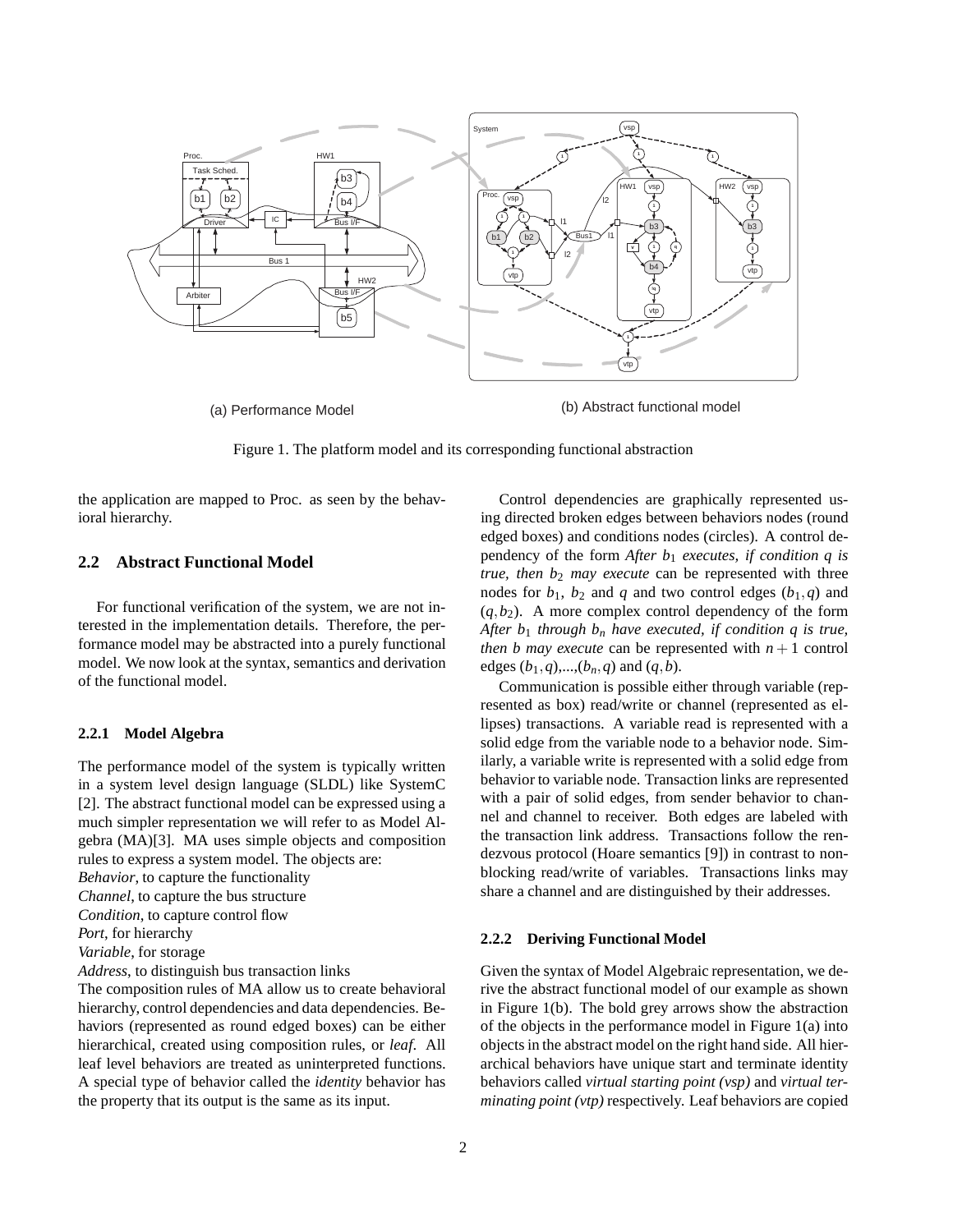as is since they are treated as uninterpreted functions. Sequentiality and loops inside HW1 are modeled using control dependencies as shown. Note the abstraction of the behaviors and the task scheduler inside Proc. using the control flow of MA. Both behaviors  $b_1$  and  $b_2$  are allowed to start simultaneous after *vsp*. However, the Proc. behavior terminates only after both  $b_1$  and  $b_2$  have terminated. All communication implemented in the performance model (using bus signals, arbiter, IC, drivers and bus interfaces) is abstracted into high level transaction links  $l_1$  and  $l_2$  implemented on the channel labeled *Bus*<sub>1</sub>. Finally, the top level system is abstracted as a parallel composition of hierarchical component behaviors.

#### **2.3 Model Refinements**

Refinement is the general term we will use for modifications to either the platform architecture, or the implementation of the application on the architecture. In this section, we consider two basic types of SL model refinements.

#### **2.3.1 Replacements**

Replacements are used to either model the application in greater detail (to improve confidence in estimation) or to change the platform (to improve some performance metric). Examples include modeling a behaviors a cycle accurate level, changing the bus protocol, changing the precision, arbitration policy, task scheduling policy etc. In our methodology, verification of replacements requires property checking to correctly abstract the functionality from the model. For instance, if the bus arbitration policy is changed, we need to check if the new policy still forces mutually exclusive access to the bus.



Figure 2. The refined SL platform model

#### **2.3.2 Rearrangements**

These type of refinements include modifications that do not alter the leaf level behaviors, only rearranging the control flow or the routing of transactions. Scheduling of behaviors inside a component, moving a behavior from one component to another and changing the route of inter-behavior communication are typical examples of rearrangements. Figure 2 shows an updated platform derived from the platform in Figure 1(a). We can see that a new bus, Bus2, has been added, behavior *b*<sup>4</sup> has been moved into a new HW component, HW3, and the behaviors inside Proc. have been serialized. In this paper, we will focus on the verification of rearrangements.

### **3 Refinement Verification**

In order to verify the functional correctness of a refinement, we must first define a notion of equivalence. This equivalence notion is defined for the MA representation of a model. We then show how functionality preserving transformations can be used to check if two models, before and after a refinement are equivalent.

#### **3.1 Equivalence Notion**

Our notion of functional equivalence is based on the trace of values that the variables hold during model execution. Consider a variable  $v_1$  in a given model  $M_1$ . Assume  $M_1$  is refined to a new model  $M_2$ , such that variable  $v_2$  in  $M_2$  is expected to hold the same values as  $v_1$  was holding during execution of  $M_1$ . We say that the pair  $(v_1, v_2)$  are *corresponding variables* for *M*<sup>1</sup> and *M*2. We further define  $\tau(v, M,Init)$  to be the partial order trace of all values assumed my variable *v* when model *M* is executed with an initialization *Init* of all  $M$ 's variables. Let *Init*<sub>1</sub> and *Init*<sub>2</sub> be intializations of  $M_1$  and  $M_2$ , respectively, such that the corresponding variables of  $M_1$  and  $M_2$  have the same intial value. Models *M*<sup>1</sup> and *M*<sup>2</sup> are said to be *functionally equivalent* with respect to pair  $(v_1, v_2)$  if and only if  $\tau(v_1, M_1,Init_1) = \tau(v_2, M_2,Init_2)$ 

The above definition of equivalence requires us to define how the corresponding variables in the original and refined model will be determined. In certain refinements extra variables may be created. We consider all variables written by non-identity behaviors for equivalence of models.



Figure 3. Steps in refinement verification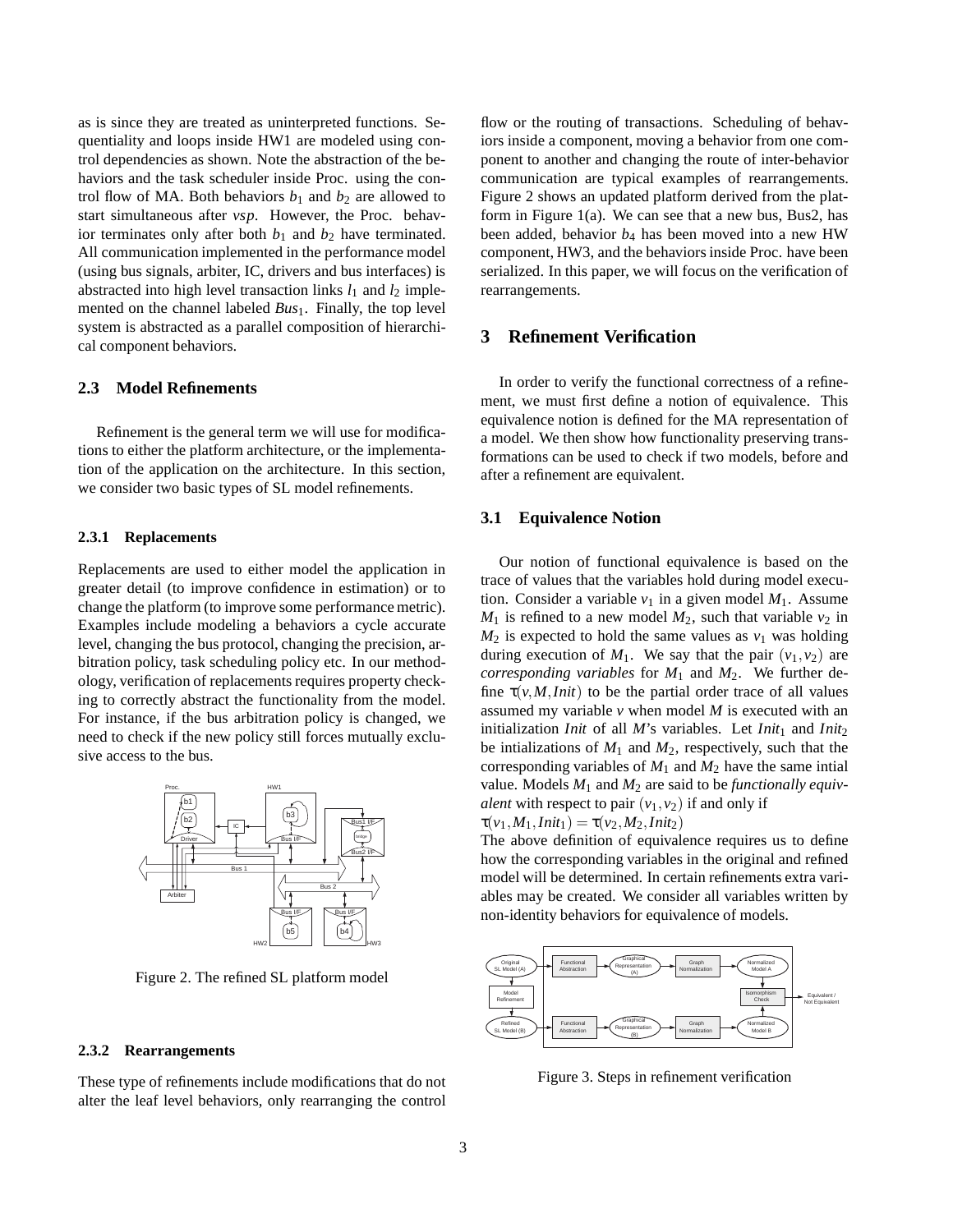#### **3.2 Verification technique**

The verification tool flow is shown in Figure 3. First, we abstract the SLDL model into a graphical MA representation. The MA representation then undergoes a series of transformations until no more transformations can be applied. The final model is said to be normalized. The normalized models are then checked for isomorphism.

There are two key requirements for such a verification technique to succeed. The first requirement is the *soundness* of the transformation laws that are used to normalize the model. Soundness means that each transformation must produce an equivalent model, according to the equivalence notion defined above. The second requirement is that the normalization algorithm must always produce isomorphic normal forms for any two models that can be proven equivalent using the transformation laws. In the following section, we will discuss the transformation laws, but refer the reader to our technical report [3] for detailed proofs.

## **4 Model Normalization**

The normalization procedure consists of two steps. First the hierarchy is flattened and the transaction links are resolved, resulting in a control and data dependency graph. Then a series of transformations (derived from transformation laws) are applied to normalize the graph.



Figure 4. Transaction link resolution

#### **4.1 Flattening and Link Resolution**

The MA representation is flattened by recursively modifying port mappings and control flow relations. Consider a hierarchical behavior  $b_h$  which a sub-behavior of  $b_h$ . Consider port  $p_h$  of  $b_h$ . A sub-behavior of  $b_h$  reading from a variable *v* in *b* via port *p<sup>h</sup>* will have a direct read relation from  $v$  after  $b_h$  is flattened. Similar flattening methods are used for variable writes and channel transactions.

Transaction links in the flattened model are resolved as illustrated in Figure 4. Note that we allow the sender and receiver of a transaction to be identity behaviors only. The transaction link in the LHS ensures that at the end of the transaction, *v* ′ will be a copy of *v*. It also ensures that *e* does not terminate before *e* ′ starts executing and vice versa. The above two properties are also followed in the RHS model, where  $e$  directly writes to  $v'$ . Also, the additional control dependencies ensure that no behavior following *e* ′ is executed

until *e* has executed, and vice versa. After link resolution, the model turns into a control and data dependency graph of behaviors, condition nodes and variable nodes.

#### **4.2 Model Transformation Laws**

The following transformation laws are used to normalize the model. Note that each law is symmetric (as indicated by bidirectional arrow), but the normalization algorithm applies the law from LHS to RHS.



Figure 5. Identity elimination law

#### **4.2.1 Identity Elimination**

The identity behavior does not modify any outputs of non-identity behaviors and therefore its execution is *unobserved* during model simulation. First the variable read and the variable written are merged.Then all incoming control nodes are cross multipled with outgoing control to produce new control nodes. The condition of the resulting nodes is obtained by ANDing the conditions of the original node. Thus we have identical control paths in the LHS and the RHS as illustrated in Figure 5.



Figure 6. Control relaxation law

## **4.2.2 Control Relaxation**

A behavior  $b_1$  is said to *dominate*  $b_2$  if  $b_1$  executes at least once before every execution of  $b_2$ . The domination rela-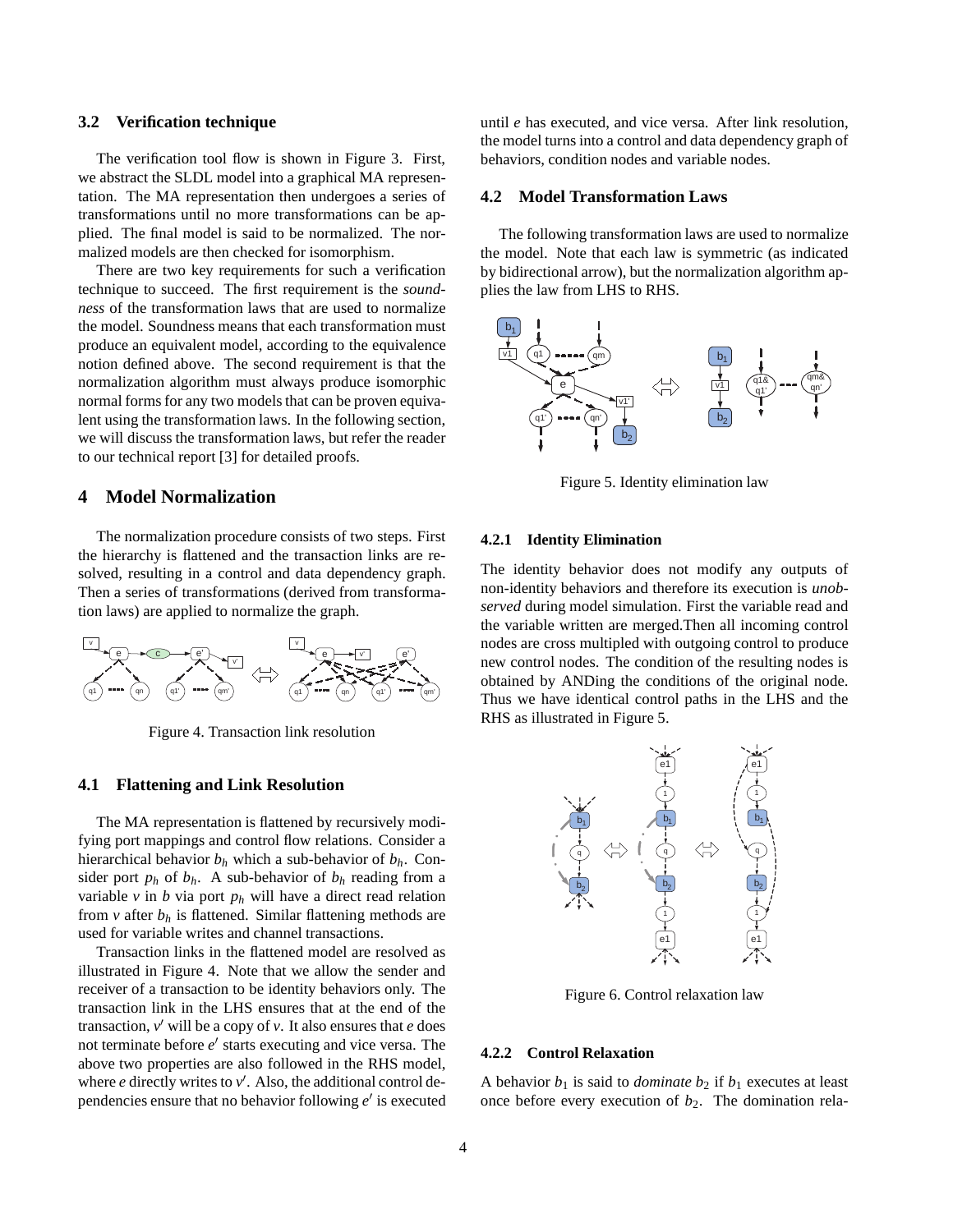tionship will be graphically shown using broken thick grey arrows. If a control relation from  $b_1$  to  $b_2$  with condition  $q$  is such that  $b_1$  dominates  $b_2$  and both  $q$  and  $b_2$  do not have any data dependencies on  $b_1$  or  $q$ , then the false control dependency may be relaxed to allow  $b_2$  to execute in parallel with  $b_1$ . The control relaxation law illustrated in Figure 6, first pads  $b_1$  and  $b_2$  with identity behaviors using the inverse of the identity elimination law. Then the control dependencies are modified as shown.



Figure 7. Control elimination law

#### **4.2.3 Control Elimination**

If two behaviors  $b_1$  and  $b_2$  have edges to a control node *q* leading to  $b_3$ , then if  $b_1$  dominates  $b_2$  and  $b_3$  does not dominate  $b_2$  (Figure 7(a), the edge  $b_1$ , q may be removed. If  $b_3$  does dominate  $b_2$ , then the edge  $b_2$ , q may be removed. This law is illustrated in Figure 7.



Figure 8. Streamlining law

#### **4.2.4 Streamlining**

Let two control nodes *q*<sup>1</sup> and *q*<sup>2</sup> with identical control conditions have edges leading to the same behavior *b*, and *q*<sup>1</sup> and  $q_2$  both have an edge from  $b_x$ . Let there be another edge from  $b_w \neq b_x$  to  $q_1$  and from  $b_v \neq b_x$  to  $q_2$ . If  $b_v$  is VSP or dominated by VSP and  $b_w$  is same as  $b$  or dominated by *b*, then the two control nodes  $q_1$  and  $q_2$  can be merged into a node with an edge from  $b_x$ , as shown in Figure 8.



Figure 9. Condition bubbling law

#### **4.2.5 Condition bubbling**

Consider a condition node  $q \neq 1$ . Let there be an edge from *b* to *q* and from  $q'$  to *b*. If there is no data dependency from *b* to *q*, then the condition of *q* can be ANDed with condition of  $q'$  and condition of  $q$  can be set to 1. Thus the control condition of *q* is evaluated earlier, as shown in Figure 9.

### **5 Experimental Results**

A verification tool based on the technique on Section 3.2, was written in C++ for checking refinement of SpecC models. The functional abstraction module was used to derive the Model Algebraic representation from a SpecC Model. The transformation rules in Section 4 were then used to normalize this representation into a control and data dependency graph. The normalized graphs for the original and refined model were compared using a simple graph isomorphism checker implemented within the verification tool. A BDD manipulation package CUDD [1] was used to maintain the boolean functions for the condition nodes.

The verification tool has been tested on a wide variety of applications and refinements. We present here, results from two applications from the multimedia domain. The first application is a GSM voice codec application [8] ( 12K lines of SpecC code) for cellular phones. The second application is a module within an MP3 decoder ( 8K lines of SpecC code). Three types of rearrangement refinements were tried for each application. The first refinement, *behavior mapping*, was used to move some behavior from one component to another. This refinement resulted in a different behavioral hierarchy and extra behaviors and synchronization to preserve the functionality of the design. The second refinement, *communication scheduling*, was used to reorder behavior execution inside components so as to change the bus congestion. The final refinement, *transaction routing*, was used to change the bus architecture and route transactions via a bridge.

The table in Figure 10 shows results for the verification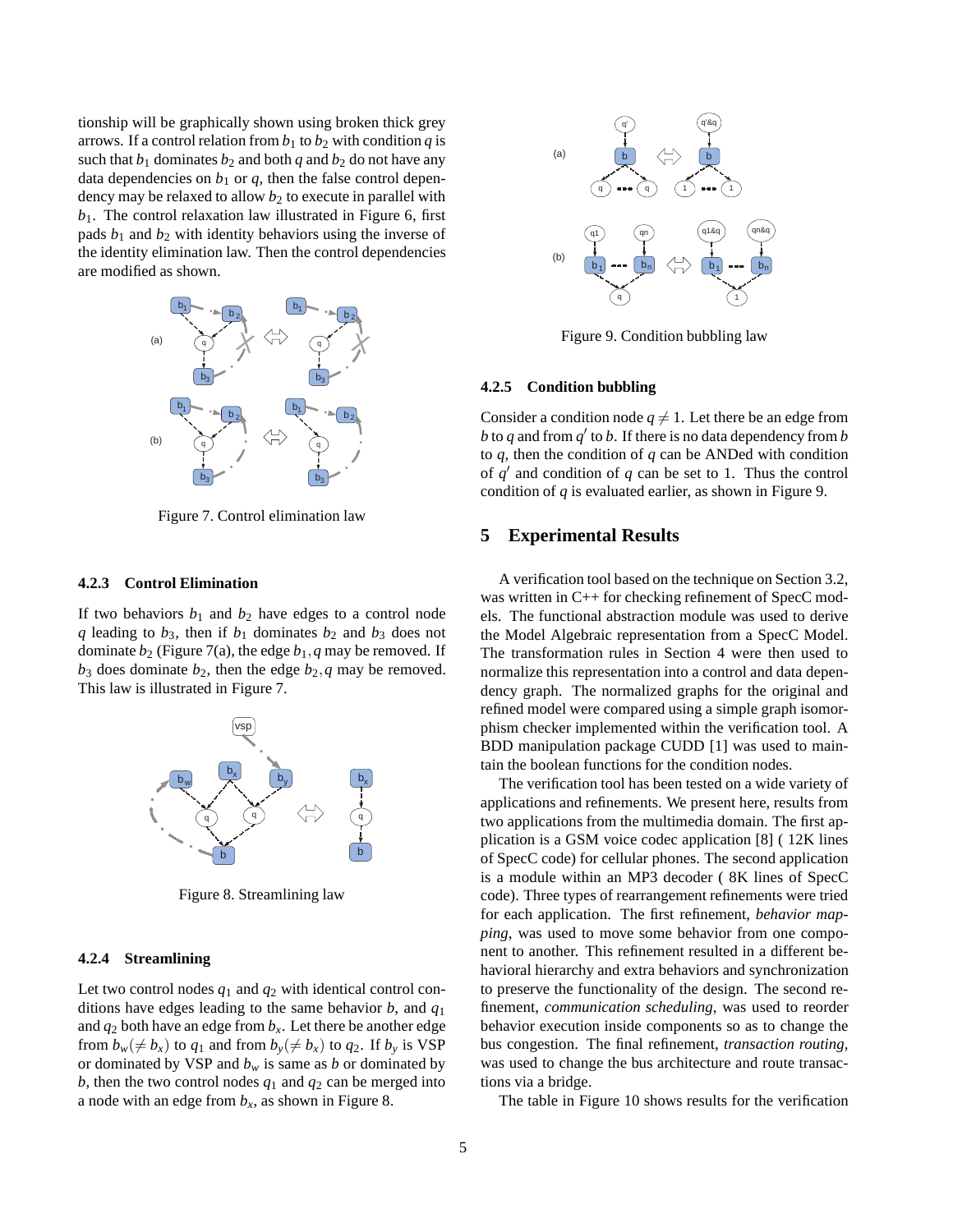| Application              | Refinement<br><b>Type</b>  | Model before normalization                                                 | Normal<br>Model                               | Number of<br>Transaformations                                         | Verification<br>Time (sec) |
|--------------------------|----------------------------|----------------------------------------------------------------------------|-----------------------------------------------|-----------------------------------------------------------------------|----------------------------|
|                          | <b>Behavior</b><br>Mapping | B:148, D:127, Q:161; CD:332, DD:429<br>B:188, D:138, Q:202; CD:439, DD:453 | B:89,<br>D:127,<br>Q:115<br>CD:332.<br>DD:445 | Total:6131 (Flat:3994, IE:1331,<br>CR:708, CE:14, Str:14, Bub:65)     | 3.3                        |
| Voice<br>Codec           | Comm.<br>Scheduling        | B:188, D:138, Q:202; CD:439, DD:453<br>B:188, D:138, Q:202; CD:428, DD:453 |                                               | Total: 7065 (Flat: 4642, IE: 1548,<br>CR:731, CE:16, Str:28, Bub:110) | 3.7                        |
|                          | Transaction<br>Routing     | B:188, D:138, Q:202; CD:428, DD:453<br>B:204, D:144, Q:221; CD:463, DD:470 |                                               | Total:7229 (Flat:4726, IE:1600,<br>CR:727, CE:18, Str:42, Bub:110)    | 3.7                        |
|                          | Behavior<br>Mapping        | B:75, D:60, Q:91; CD:156, DD:146<br>B:92, D:76, Q:132; CD:202, DD:160      | B:54                                          | Total: 2602 (Flat:1566, IE:602,<br>CR:344, CE:12, Str:14, Bub:28)     | 1.6                        |
| MP3<br>Decoder<br>Module | Comm.<br>Scheduling        | B:92, D:76, Q:132; CD:202, DD:160<br>B:92, D:76, Q:132; CD:197, DD:160     | D:60,<br>$Q:72$ :<br>CD:143.                  | Total: 3740 (Flat: 2464, IE: 812,<br>CR:365, CE:12, Str:24, Bub:54)   | 2.1                        |
|                          | Transaction<br>Routing     | B:92, D:76, Q:132; CD:197, DD:160<br>B:98, D:88, Q:150; CD:224, DD:192     | DD:141                                        | Total:3852 (Flat:2520, IE:848,<br>CR:371, CE:12, Str:36, Bub:54)      | 2.2                        |

Figure 10. Performance of verification tool for various refinements

of aforementioned refinements on the two applications. The column *Model before normalization* gives statistics for the abstract functional model in terms of number of behavior nodes (B), variable nodes (D), condition nodes (Q), control dependency edges (CD) and data dependency edges (DD). The column *Normal Model* gives the statistics of the normalized graph. Note that normal form is unique for all models involved in the refinements. *Number of transformations* include transformations resulting from flattening (flat), identity elimination (IE), control relaxation (CR), control elimination (CE), Streamlining (Str) and condition bubbling (Bub). The total number of transformations is greater than the sum of the itemized transformations, since we did not include miscellaneous transformations like removal of unreachable nodes, variables without readers or writers etc. The number of transformations includes transformations performed for normalizing **both** the original model **and** the refined model. As we can see, the total verification time is in the order of a few seconds, which makes this technique very practical.

## **6 Conclusion and Future Work**

We presented a technique to check the functional equivalence of system level models before and after different types of refinements. The main advantage of this technique is that the designer does not need to perform costly simulations after every modification to the design implementation. However, this technique is not a comprehensive solution and must be used in conjunction with property checking to verify most types of useful model refinements. Our experimental results demonstrated the practical feasibility of our verification technique on industrial examples. In the future, we will integrate a property checker in order to verify the functional abstraction of SLDL models.

## **References**

- [1] CU Decision Diagram Package. Available: http://vlsi.colorado.edu/ fabio/CUDD/cuddIntro.html.
- [2] SystemC,  $OSCI[online]$ . Available: http://www.systemc.org/.
- [3] S. Abdi and D. Gajski. System Level Verification with Model Algebra. Technical Report ICS-TR-04-29, University of California, Irvine, October 2004.
- [4] E. Clarke, D. Kroening, and F. Lerda. A tool for checking ANSI-C programs. In K. Jensen and A. Podelski, editors, *TACAS 2004*, volume 2988 of *Lecture Notes in Computer Science*, pages 168–176. Springer, 2004.
- [5] E. Clarke, D. Kroening, and K. Yorav. Behavioral consistency of c and verilog programs using bounded model checking. In *DAC '03: Proceedings of the 40th conference on Design automation*, pages 368–371, New York, NY, USA, 2003. ACM Press.
- [6] X. Feng and A. J. Hu. Cutpoints for formal equivalence verification of embedded software. In *EMSOFT '05: Proceedings of the 5th ACM international conference on Embedded software*, pages 307–316, New York, NY, USA, 2005. ACM Press.
- [7] D. Gajski, J. Zhu, R. Domer, A. Gerstlauer, and S. Zhao. *SpecC: Specification Language and Methodology*. Kluwer Academic Publishers, January 2000.
- [8] A. Gerstlauer, S. Zhao, and D. Gajski. Design of a GSM Vocoder using SpecC Methodology. Technical Report ICS-TR-99-11, University of California, Irvine, February 1999.
- [9] C. Hoare. *Communicating Sequential Processes*. Prentice Hall, 1985.
- [10] G. Holzmann. The model checker spin. *IEEE Transactions on Software Engineering*, 23(5), June 1997.
- [11] H. Saito, T. Ogawa, T. Sakunkonchak, M. Fujita, and T. Nanya. An equivalence checking methodology for hardware oriented c-based specifications. In *IEEE International High Level Design Validation and Test Workshop*, pages 274–277, October 2002.